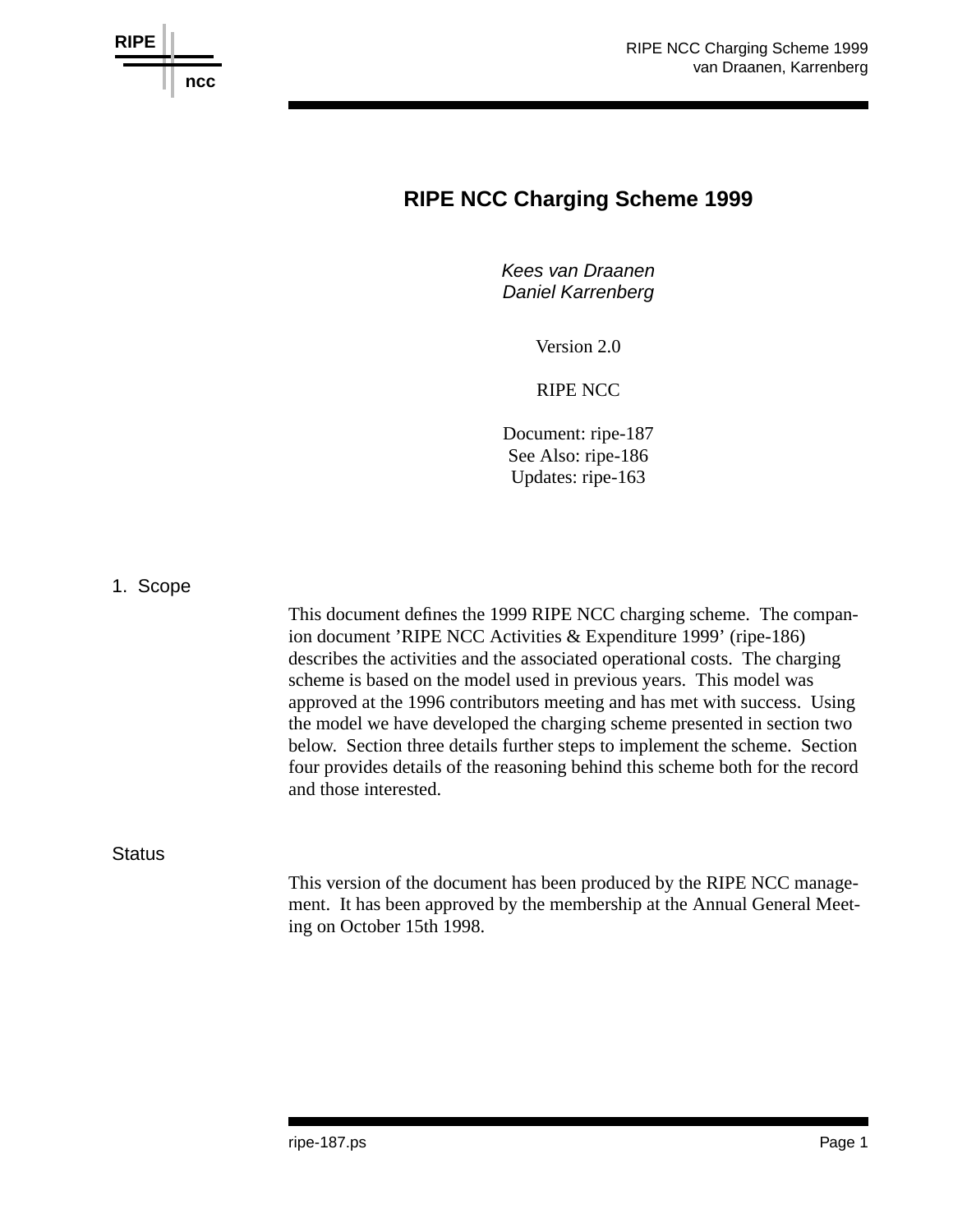

# 2. Charging Scheme

The charges for 1999 will be fixed annual charges to be paid in advance and based on the size category of a local registry. A minimum size category will be determined based on address space allocations held by the registry on November 1st 1998. Registries can be assigned a size category higher than their minimum category upon request. The categories will be published. New local registries established during 1999 will be charged a sign-up fee and 25% of the yearly fee for each quarter that they are a member; their initial minimum size category will be SMALL. Enterprise registries are classed as small registries for charging purposes. The amount of the charges are as follows:

| Charge              | 1999 | 1998 | 1997 | 1996 |
|---------------------|------|------|------|------|
| <b>Yearly SMALL</b> | 2650 | 2450 | 2200 | 1500 |
| Yearly MEDIUM       | 3700 | 3400 | 3000 | 4500 |
| Yearly LARGE        | 4900 | 4500 | 4000 | 8500 |
|                     |      |      |      |      |
| Sign-Up             | 2100 | 2000 | 1300 | 2000 |

## **Discussion**

Due to the inflation and increasing expenditure charges for all registry types will have to rise by approximately 8% in 1999. The increased expenditure is explained in the companion document 'RIPE NCC Activities and Expenditure 1999' (ripe-186). By increasing charges evenly in percentage terms any cross subsidies are prevented.

We used the 1998 charging model algorithm to determine the minimum size category for each registry, based on the address space allocations the registry holds. We still consider this algorithm very fair, because the distribution it generates clearly suggests the three size categories. Also the total number of registries per category is not dramatically different from the current distribution. There is however a trend that registries are growing in size, which is a sign of healthy industry growth. The following table compares the distribution of current size categories with that of the minimum size category determined from allocation data on September 1st 1998:

| Category      | <b>New Minimum</b> | Current |
|---------------|--------------------|---------|
| <b>SMALL</b>  | 72.4               | 77.3    |
| <b>MEDIUM</b> | 21.6               | 172     |
| LARGE         | 6.0                | 5.5     |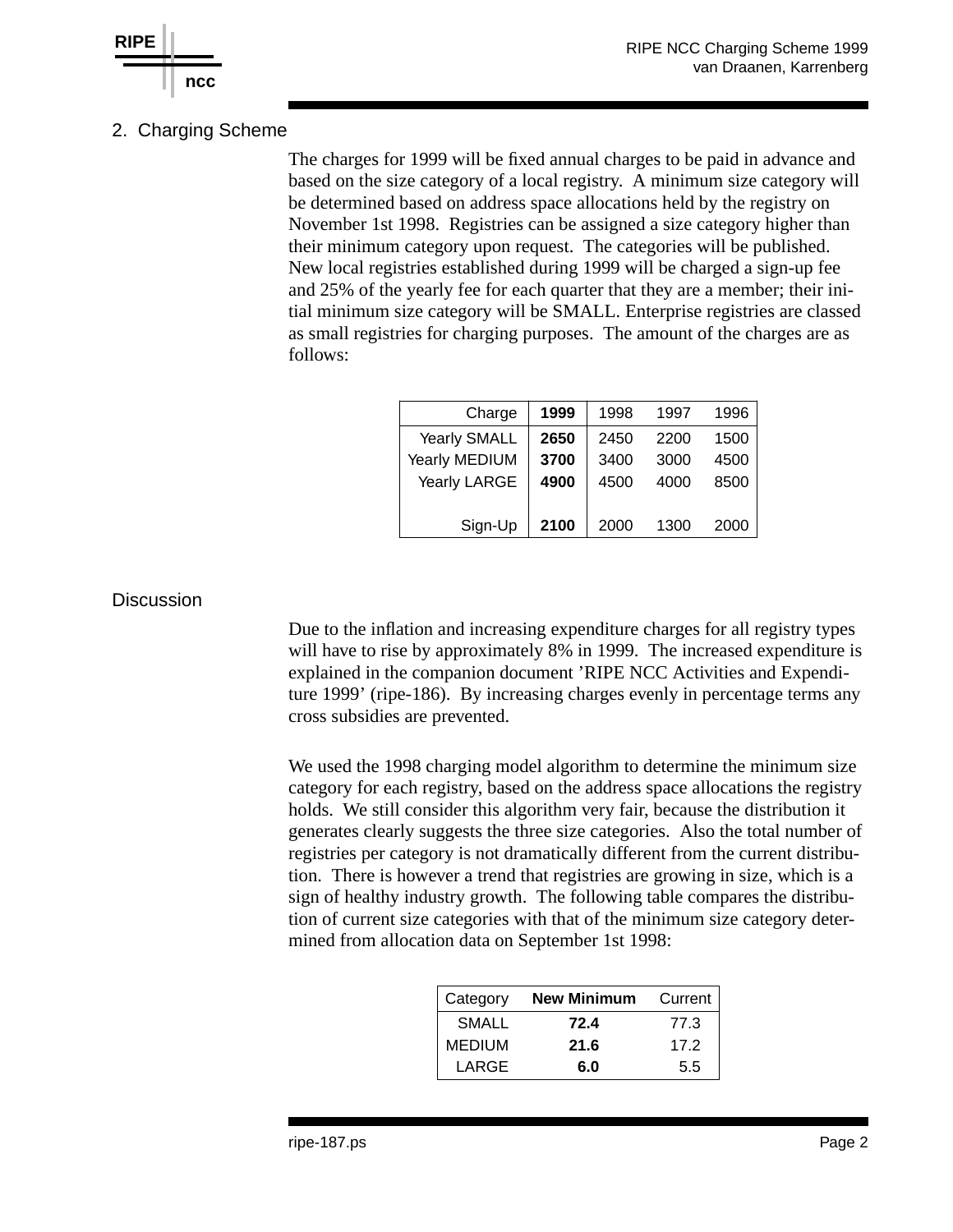

While the distributions themselves suggest that few changes are happening, the breakdown of changes below shows the changes in detail:

| From $\setminus$ To | SMALL | <b>MEDIUM</b> | LARGE |
|---------------------|-------|---------------|-------|
| <b>SMALL</b>        | 785   | 73            |       |
| <b>MEDIUM</b>       | 15    | 161           | 15    |
| LARGE               |       | ิค            | 51    |

The minimum size category for each registry, for the purpose of charging, will be determined based on the address space allocations held by that registry on November 1st 1998. Up to this date the minimum size category for all registries based on allocations received before November 1st 1998 can be found at ftp://ftp.ripe.net/ripe/local-ir/category-Nov and the allocation data this is based on together with current registry size can be found at ftp://ftp.ripe.net/ripe/local-ir/allocs-Nov All registries are encouraged to check this data and report any inconsistencies to <billing@ripe.net>.

## **Conclusion**

We strongly believe that the charging model used in previous years is still fair, equitable and practical. Therefore the 1999 charging scheme follows exactly the same principles. We are confident that this scheme as well as being fair to all contributors will provide adequate stability for the NCC, since it will generate sufficient revenue to cover costs. We consider that surpluses accumulated over the past years are sufficient reserves to provide for stable operation of the NCC in case of unforeseen developments.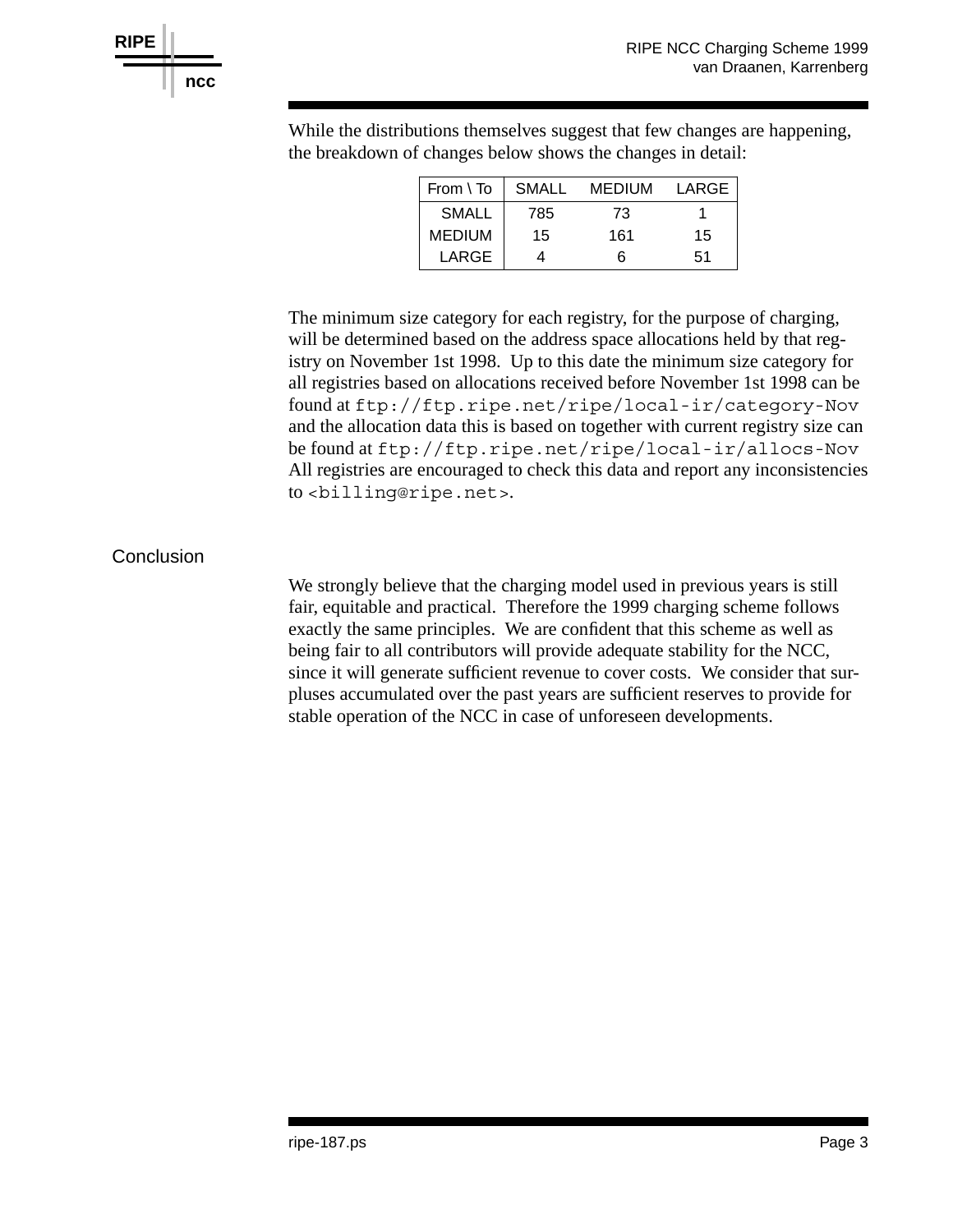

# 3. Steps to Implementation

14 Sep 98

1999 charging scheme published

Preliminary allocation listing per registry published. Preliminary minimum size category listing published.

# 15 Oct 98

RIPE NCC Annual Membership Meeting

1999 Charging Scheme formally approved.

#### 14 Sep - 31 Oct 97

Registries can review preliminary data and request any corrections.

#### 1 Nov 98

Billing procedures (methods of payment and credit management procedures) for 1999 published.

Definite allocation listing per registry published. Definite minimum size category listing published.

#### 15 Nov 98

Deadline for registries requesting to be moved to a larger category. If no response is received it will be assumed that a registry wishes to be in the minimum category allocated on 1 November 1998.

#### 25-29 Nov 98

Invoices and contracts for services in 1999 sent out.

#### 31 Dec 98

Deadline for receipt of payment of invoice for 1999 services.

#### 1 Jan 99

New charging scheme in effect for new local registries.

All registries are kindly requested to note and abide by the time schedule.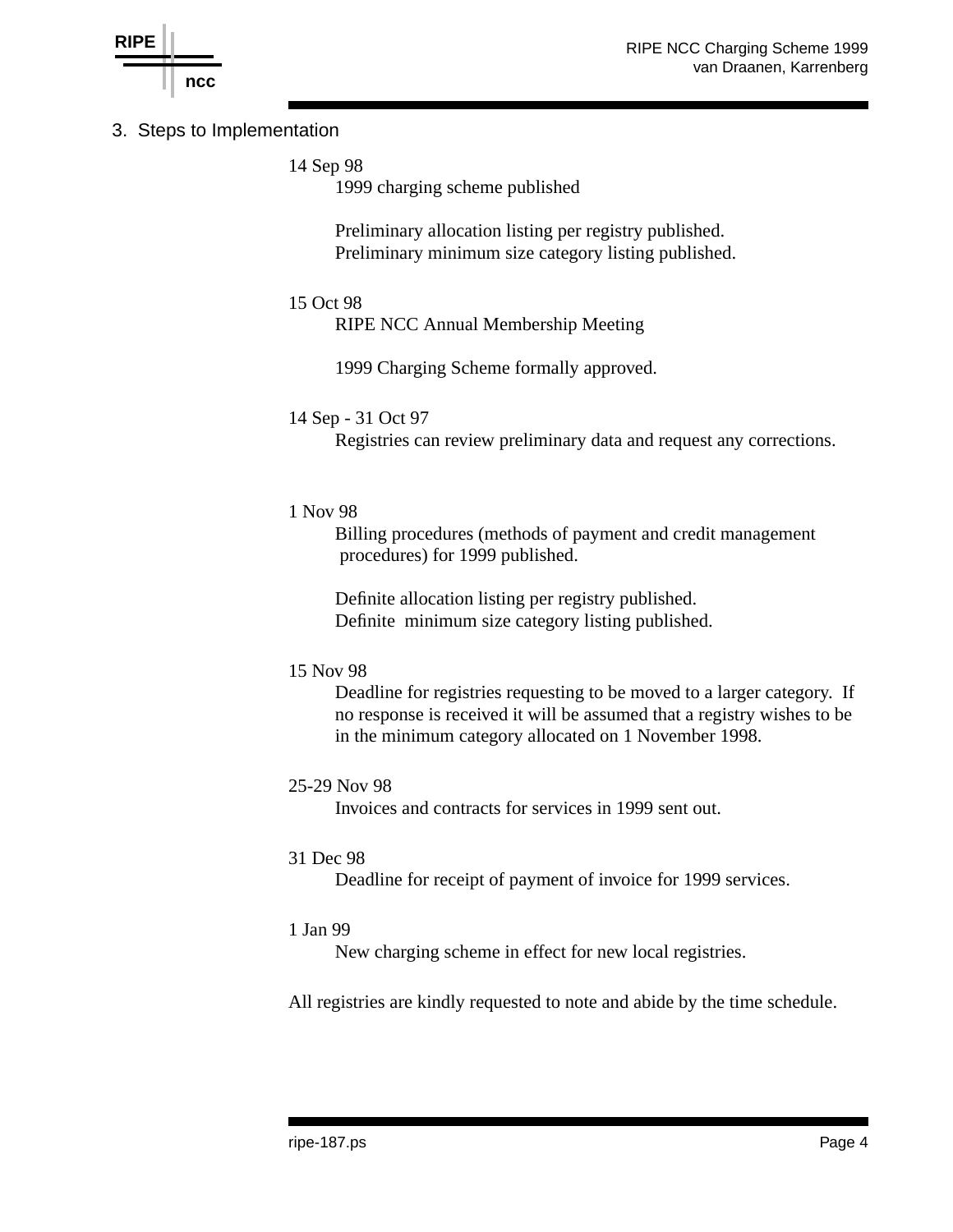

# 4. Detailed Reasoning of Charging Model

This section aims to describe the reasoning behind the choice of the charging model laid down in section 2. Since section 2 is intended as a stand alone description of the charging scheme itself some degree of repetition is inevitable in this section. It should be noted that the basis document upon which this reasoning is founded is ripe-143. To that end this section should be read in conjunction with ripe-143. The following three sub-sections will expound in turn on the determination of a registry's size, the revenue required for 1999, and the mechanics of the charging model.

# 4.1. Determination of Minimum Registry Size

To determine a registry's size, we have defined a measure N(reg) which produces a value in the range  $\{0,1,2,...,100\}$ . N(reg) is a simplification of the charging measure discussed in Appendix C of ripe-143, and is described briefly below.

Let k(reg,i) be the number of addresses allocated to the registry "reg" in year i.

Let  $w(i) = i - 1992$ .

Define use(reg) = sum(i in 1993 to 1998) k(reg,i)  $*$  w(i).

Let  $MAX = max{use(reg)}$  be the maximum use measured for all registries.

The normalised usage for a registry "reg" is then defined as:

 $N(reg) = (use(reg) * 1000) / MAX$ 

Based on this measure rounded to the nearest integer, we could clearly identify three distinct groups of registries. Those with:

> $N(\text{reg}) \leq 10$  (SMALL)  $11 \le N(\text{reg}) \le 100 \text{ (MEDIUM)}$  $100 < N(\text{reg})$  (LARGE)

This algorithm provides a distribution quite similar to the current distribution of size categories.

#### 4.2. Revenue Required for 1999

The current estimate for the 1998 result is a surplus of 423kECU. Reserves from previous years are 476 kECU with the only significant long term liability being a possible liability corporate taxes over 1997 and before at a maximum of 130kECU. This brings the expected reserves to a minimum of 769kECU. It should be noted that the surplus being realised this year 1998,